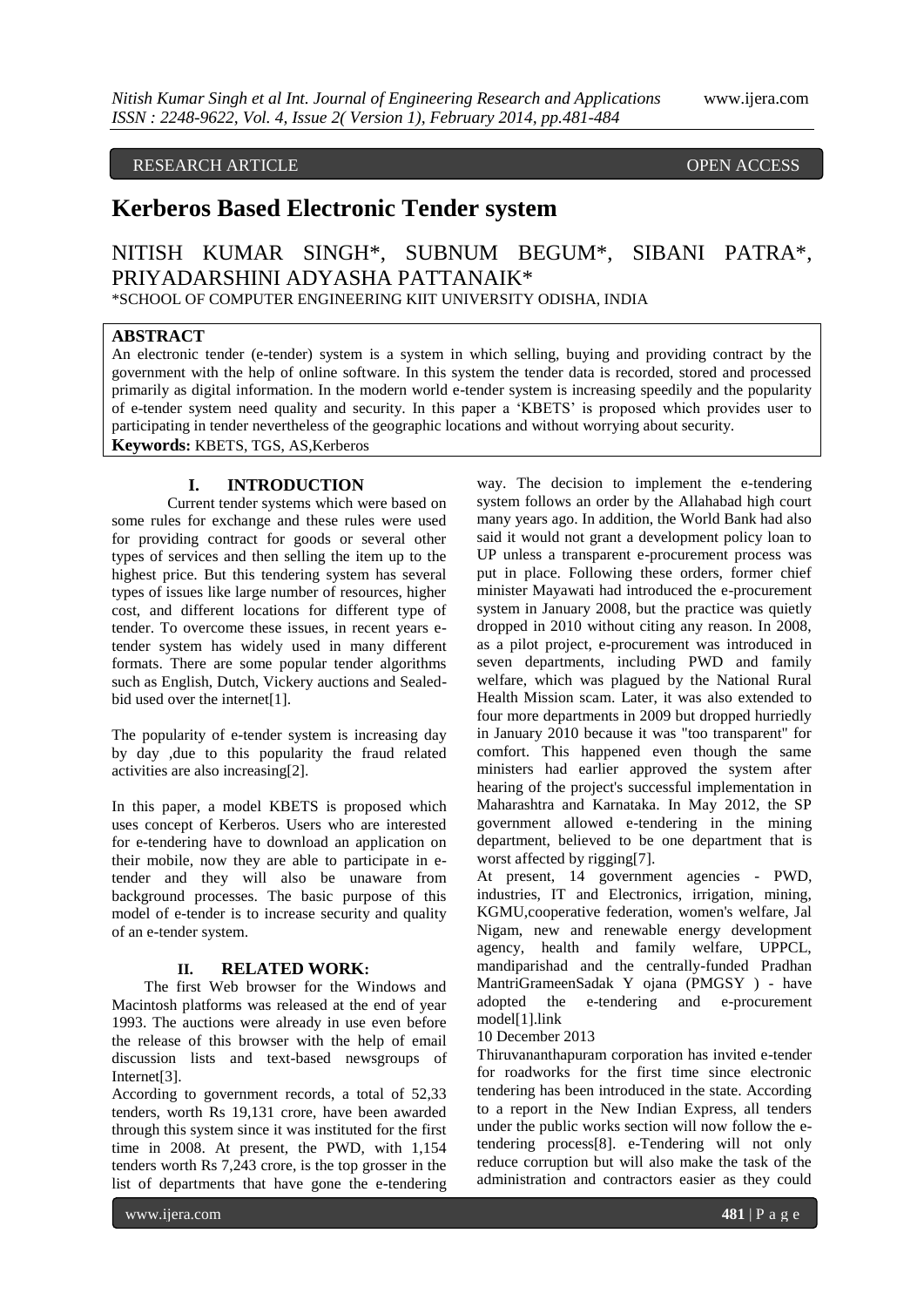process the tenders from the comfort of their homes and would not have to deal with bulky physical documents.

CHANDIGARH: The Haryana Government has, for the first time, decided to introduce the concept of etendering to ensure more transparent and competitive bidding, Chief Minister Bhupinder Singh Hooda said here on Wednesday. He said the Haryana Public Works (Building and Roads) Department would procure all contracts through e-tenders for the recently sanctioned Pradhan MantriGraminSadakYojana Phase VII projects[9].

Recently it has seen that some websites are also used by thieves for the purpose of issuing false tender or selling stolen things to unsuspecting buyers[5]. paper According to the record of police there were above 8000 crimes which involves fraud or deception, stolen goods on e-Bay in the year of 2009[6].paper

# **III. THE PROPOSED ELECTRONIC TENDER SYSTEM**

In this section an E-tender system called KBETS is proposed. This system covers three stages: Pre-registration, Post-registration & Retrieving e-Tender services. These three stages are labelled in later section. These three stages are described one by one.

# **3.1 Pre-registration stage**

The customer, who wants to use electronic tender system, sends message to authentication server. The message contains VID card number and Credit card number. The authentication server will receive three things, VID card number, Credit card number & corresponding mobile number, which this message has contained. Authentication server will send user's mobile number to SIM card issuing company. The SIM card issuing company will send user's detail such as user's name, date of birth, address, father's name, e-mail id etc. Now authentication server will also send VID card number to VID card issuing authority. VID card issuing authority will send user's details such as user's name, date of birth, address, father's name, e-mail id etc, corresponding to that mobile number which are common to that send by VID card issuing company. Authentication server will also ask to Credit card issuing authority for credit information by sending the user's credit card number. The credit card issuing authority will send user's credit details such as user's previous profile, available credit corresponding to that credit card number. The authentication server will verify user's details provided by VID and SIM card issuing authority and also verify user's credit card information and will check that user is eligible to participate in e-tender or not. After successful verification, the authentication server will send one session key which is a randomly generated key and

one TGS key (which is generated with the help of VID and Credit card number) for Ticket granting server (TGS) to users which are encrypted with symmetric key by the authentication server and this symmetric key is already known to TGS. Now user will request for using services of e-auction system with TGS key. TGS will decrypt the TGS key with its own symmetric key and verify that user is authenticated or not. If user is verified then TGS will send one user-id and password with the address of application server to the corresponding user in ACK. There may be a scenario where user can change his/her mobile number in that case user has to send a message to authentication server. This message contains VID card number, Credit card number & old number which user has already registered for eauction. After performing the above procedure, If successful registration is done, then authentication server will send a acknowledgement to user. This will confirm the user about successful updation in his/her mobile number[10].

#### **3.2 Post-registration stage**

In this phase user will request for e-tender application from the given application server address by TGS then application server will send an application on his/her mobile phone. After installing successfully, an icon will be displayed. Whenever user wants to use the e-tender services, he/she simply double click on that icon, after clicking on icon an interface will appear. User has to enter his/her user id and password and click on login button. After clicking on login button, an encrypted message will be formed and send to Application server this message contains user's login details, Application server will decrypt the received message and verified it. If it is successfully verified then application server will send an acknowledgement of validation, if it is failed then it will send an acknowledgement according to kind of failure that is occurred in the process of verification.

#### **IV. THE PROPOSED E-TENDER ALGORITHM**

The steps of KBETS model are given below:

A. *Pre-registration Stage*

- 1) User *Ui* sends his/her VID number Vid and Credit card number in message.
- 2) AS receives message along with mobile number.
- 3) AS sends message to SIM card issuing company.
- 4) AS also sends message to VID card issuing authority.
- 5) AS also sends message to Credit card issuing authority.
- 6) AS verifies user validity and has not applied for registration before this.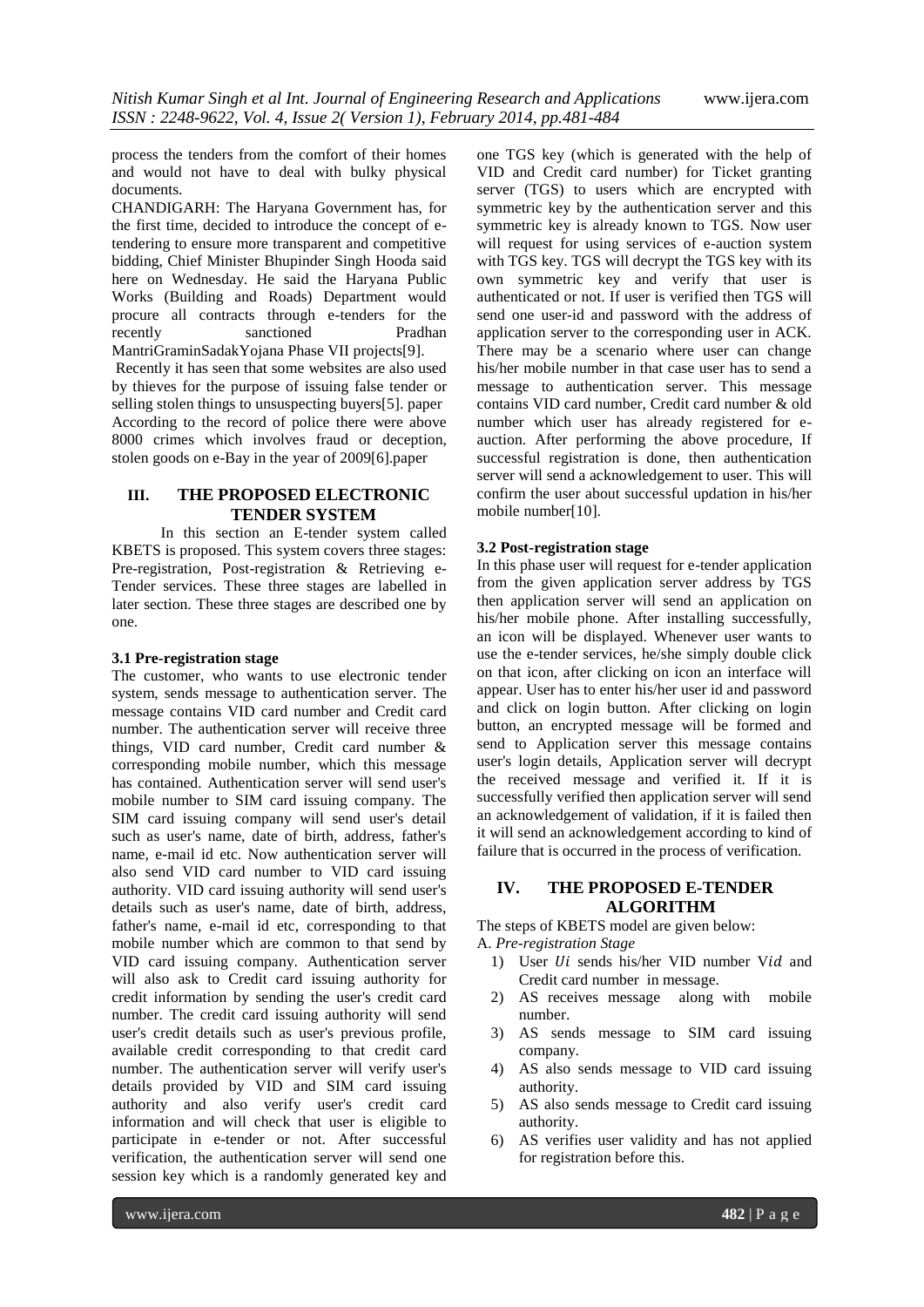- 7) AS will update its database and send ACK which contains session key and TGS key to user  $Ui$ .
- 8) Now user  $Ui$  will send the request  $Ri$  for etender system along with TGS key to TGS.
- 9) TGS will send the ACK which contains userid and password to the corresponding user.
- B. *Post-registration stage*
- 1) User  $Ui$  will fill the user-id and password and then click on login button.
- 2) After pressing on the login button it will generate an encrypted message.
- 3) Application server will receive and send acknowledgement of confirmation to the corresponding user  $Ui$ .



 **Fig 1: Pre-Registration stage**

#### **V. CONCLUSION**

Kerberos based e-tender system assures a vision for providing security in the future, this system provides a secure channel which is used for providing communication between different entities. Apart from Kerberos's many strengths, it has some weaknesses and some limitations[11].

In this paper a KBETS model is proposed, which can handle all earlier issues occurred in a traditional tender system, KBETS model provides security from unauthorized happenings like selling of stolen things, occurrences of frauds during buying and selling, security threats by attackers and intruders. Purpose of this model is to enhance the level of security during

an e-tender process so that user can trust the system and user can easily use the e-tender system without any hesitation. This model is secure, easyto understand and transparent and it can also be used with some other technologies.

#### **VI. ACKNOWLEDGMENTS**

This work was supported by KIIT University, Bhubaneswar, Odisha. Our thanks to the experts Prof. G.B Mund, Prof. Manoj Kumar Mishra,Prof. BSP Mishra,Prof. M.N. Das and Our senior Virendra Kumar Yadav, Saumyabhatam for their valuable suggestions during various discussion sessions they had made.